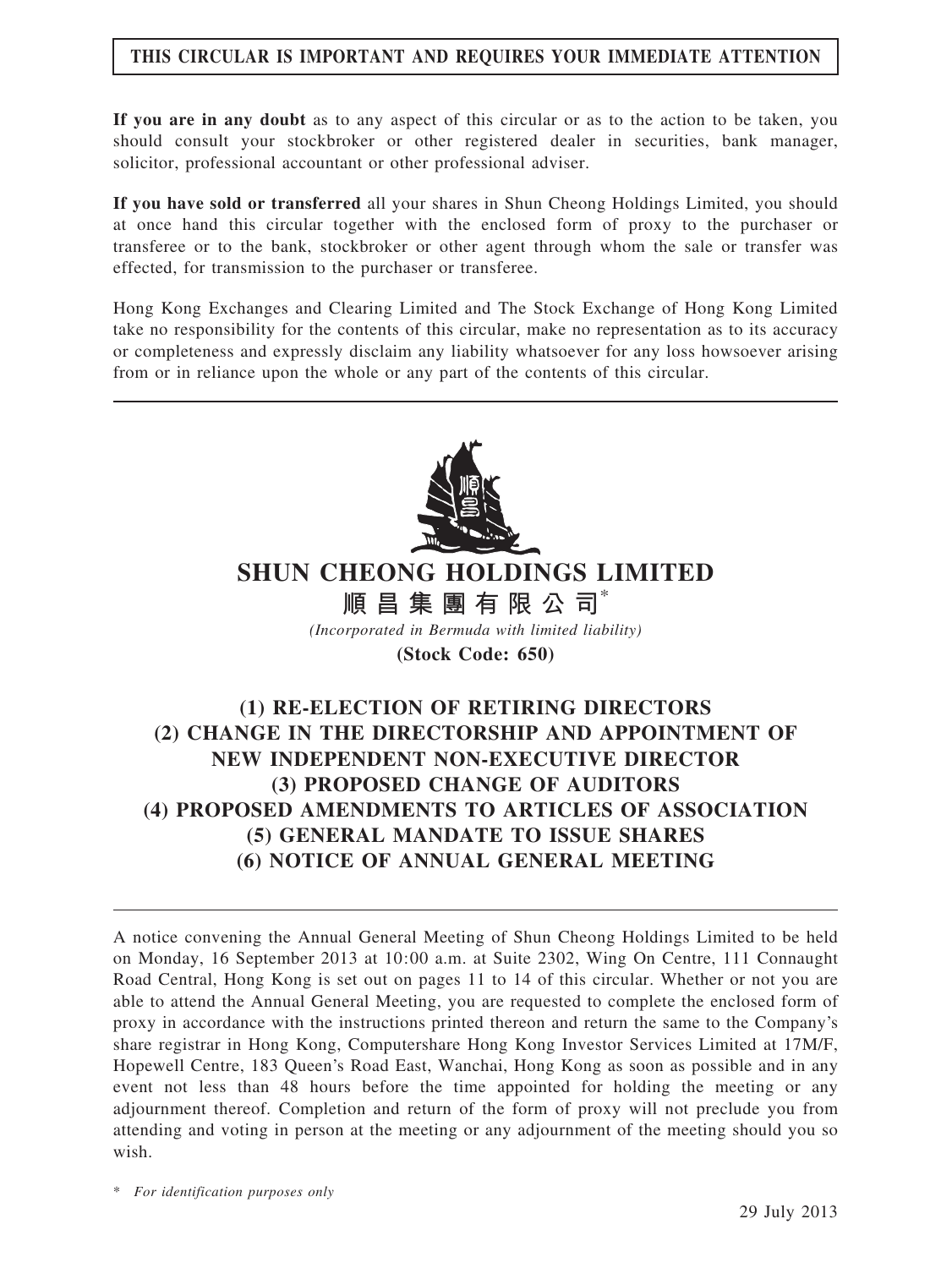## **CONTENTS**

## Page(s)

|                                                                              | $\sim$ 1       |
|------------------------------------------------------------------------------|----------------|
| Letter from the Board                                                        |                |
|                                                                              | $\overline{2}$ |
| Re-election of retiring directors and appointment of new director            | $\overline{3}$ |
|                                                                              | $\overline{3}$ |
| Proposed amendments to articles of association                               | $\overline{4}$ |
|                                                                              | 5              |
|                                                                              | 5              |
|                                                                              | 5              |
|                                                                              | 5              |
|                                                                              | 6              |
|                                                                              | 6              |
| Appendix — Re-election of Retiring Directors and Appointment of New Director | $\tau$         |
|                                                                              | 11             |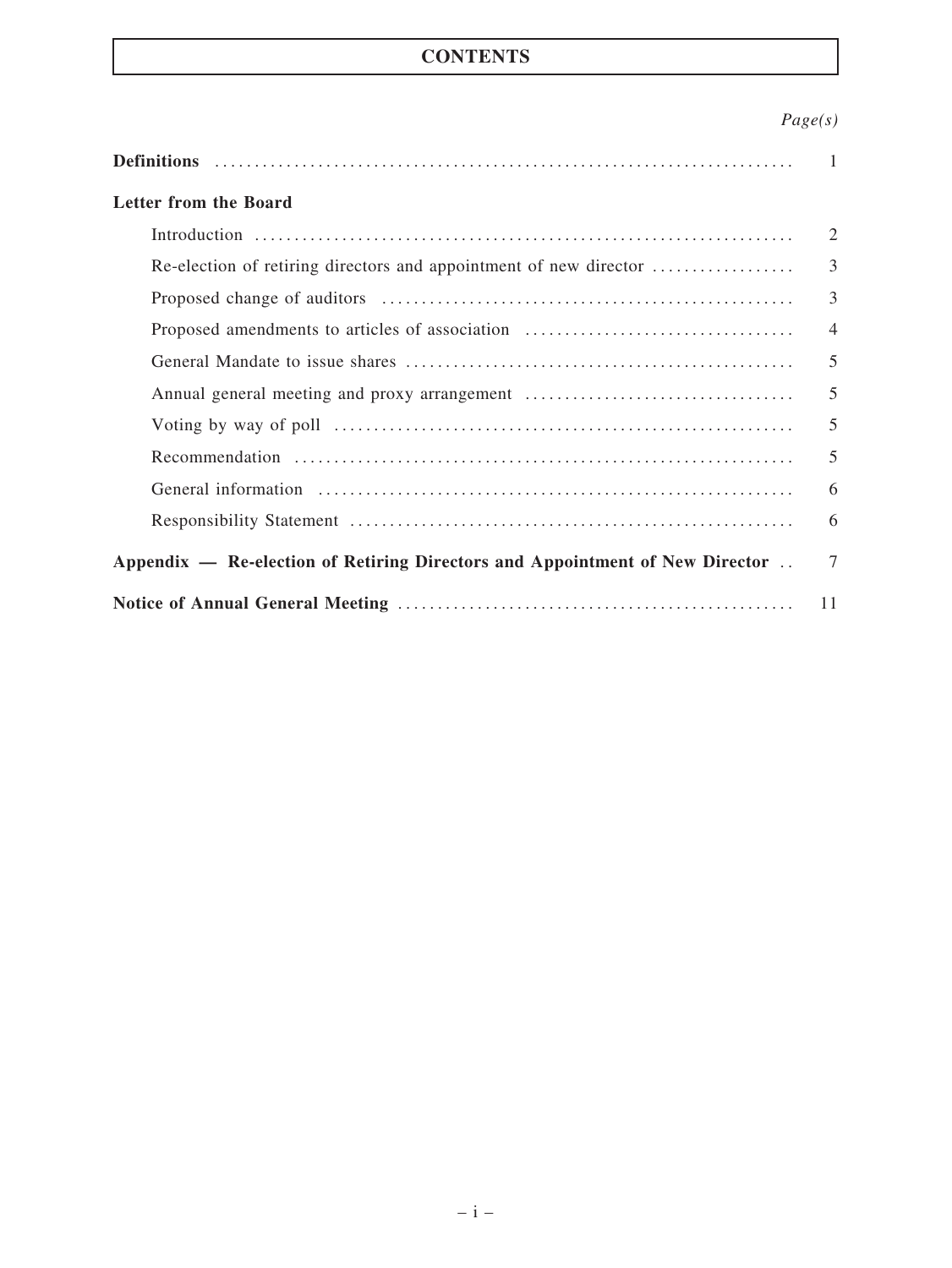## DEFINITIONS

In this circular, unless the context requires otherwise, the following expressions have the following meanings:

| "Annual General Meeting"  | the annual general meeting of the Company to be held on<br>Monday, 16 September 2013, at 10:00 a.m. at Suite 2302,<br>Wing On Centre, 111 Connaught Road Central, Hong Kong<br>and notice of which is set out on pages 11 to 14 of this<br>circular |
|---------------------------|-----------------------------------------------------------------------------------------------------------------------------------------------------------------------------------------------------------------------------------------------------|
| "Board"                   | the board of Directors                                                                                                                                                                                                                              |
| "Bye-Laws"                | the bye-laws of the Company                                                                                                                                                                                                                         |
| "Companies Ordinance"     | Companies Ordinance (Chapter 32 of the Laws of Hong<br>Kong)                                                                                                                                                                                        |
| "Company"                 | Shun Cheong Holdings Limited, an exempted company<br>incorporated in Bermuda with limited liability and<br>registered in Hong Kong under Part XI of the Companies<br>Ordinance, the shares of which are listed on the Stock<br>Exchange             |
| "Directors"               | the director(s) of the Company                                                                                                                                                                                                                      |
| "Hong Kong"               | the Hong Kong Special Administrative Region of the<br>People's Republic of China                                                                                                                                                                    |
| "Latest Practicable Date" | 29 July 2013, being the latest practicable date prior to the<br>printing of this circular for ascertaining certain information<br>contained in this circular                                                                                        |
| "Listing Rules"           | the Rules Governing the Listing of Securities on the Stock<br>Exchange                                                                                                                                                                              |
| "SFO"                     | Securities and Futures Ordinance (Chapter 571 of the Laws<br>of Hong Kong)                                                                                                                                                                          |
| "Share $(s)$ "            | share(s) of $HK$0.01$ each in the issued share capital of the<br>Company                                                                                                                                                                            |
| "Shareholder(s)"          | the holder(s) of $Share(s)$                                                                                                                                                                                                                         |
| "Stock Exchange"          | The Stock Exchange of Hong Kong Limited                                                                                                                                                                                                             |
| "HK\$"                    | Hong Kong dollars, the lawful currency of Hong Kong                                                                                                                                                                                                 |
| $``\%"$                   | per cent                                                                                                                                                                                                                                            |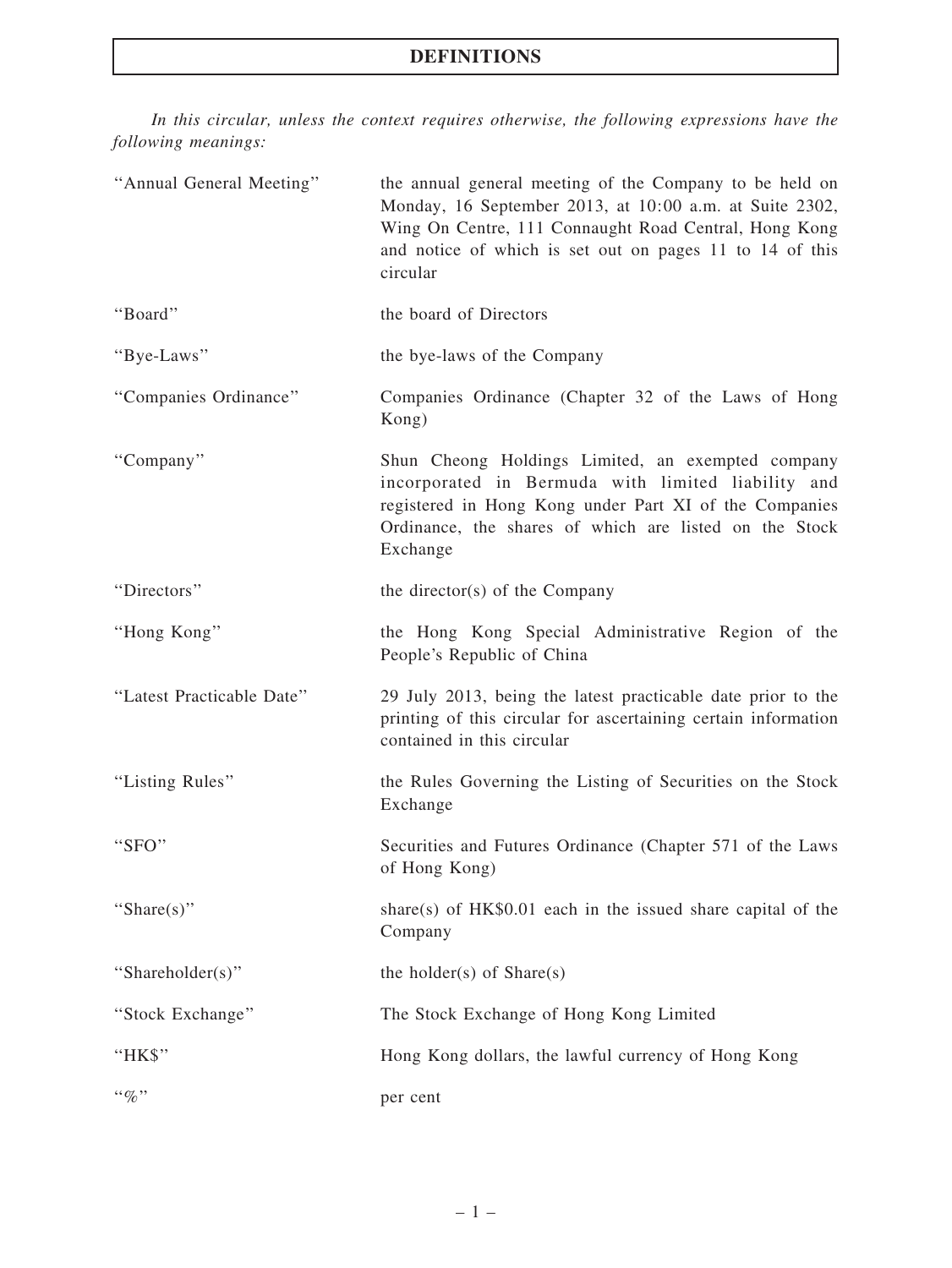

SHUN CHEONG HOLDINGS LIMITED

順昌集團有限公司\*

(Incorporated in Bermuda with limited liability)

(Stock Code: 650)

Executive Directors: Cao Jing (Executive Chairman) Zhang Shaohua (Managing Director)

Non-executive Director: Mo Tianquan

Independent Non-executive Directors: Ye Jianping Palaschuk Derek Myles Deng Wei

Registered Office: Canon's Court 22 Victoria Street Hamilton HM12 Bermuda

Head Office and Principal Place of Business: Suite 2302, Wing On Centre 111 Connaught Road Central Hong Kong

29 July 2013

## (1) RE-ELECTION OF RETIRING DIRECTORS (2) CHANGE IN THE DIRECTORSHIP AND APPOINTMENT OF NEW INDEPENDENT NON-EXECUTIVE DIRECTOR (3) PROPOSED CHANGE OF AUDITORS (4) PROPOSED AMENDMENTS TO ARTICLES OF ASSOCIATION (5) GENERAL MANDATE TO ISSUE SHARES (6) NOTICE OF ANNUAL GENERAL MEETING

## INTRODUCTION

The purpose of this circular is to provide you with information relating to the proposed resolutions at the Annual General Meeting so as to give you all information reasonably necessary to enable you to make an informed decision on whether to vote for or against the resolutions in relation thereto.

The resolutions include (i) Re-election of retiring Directors; (ii) Change in the directorship and appointment of new independent non-executive director; (iii) Proposed change of auditors; (iv) Proposed amendments to articles of association and (v) the granting to the Directors of general mandate for the issue of the Company's Shares up to 20% of the issued share capital of the Company as at the date of passing of the resolutions.

\* For identification purposes only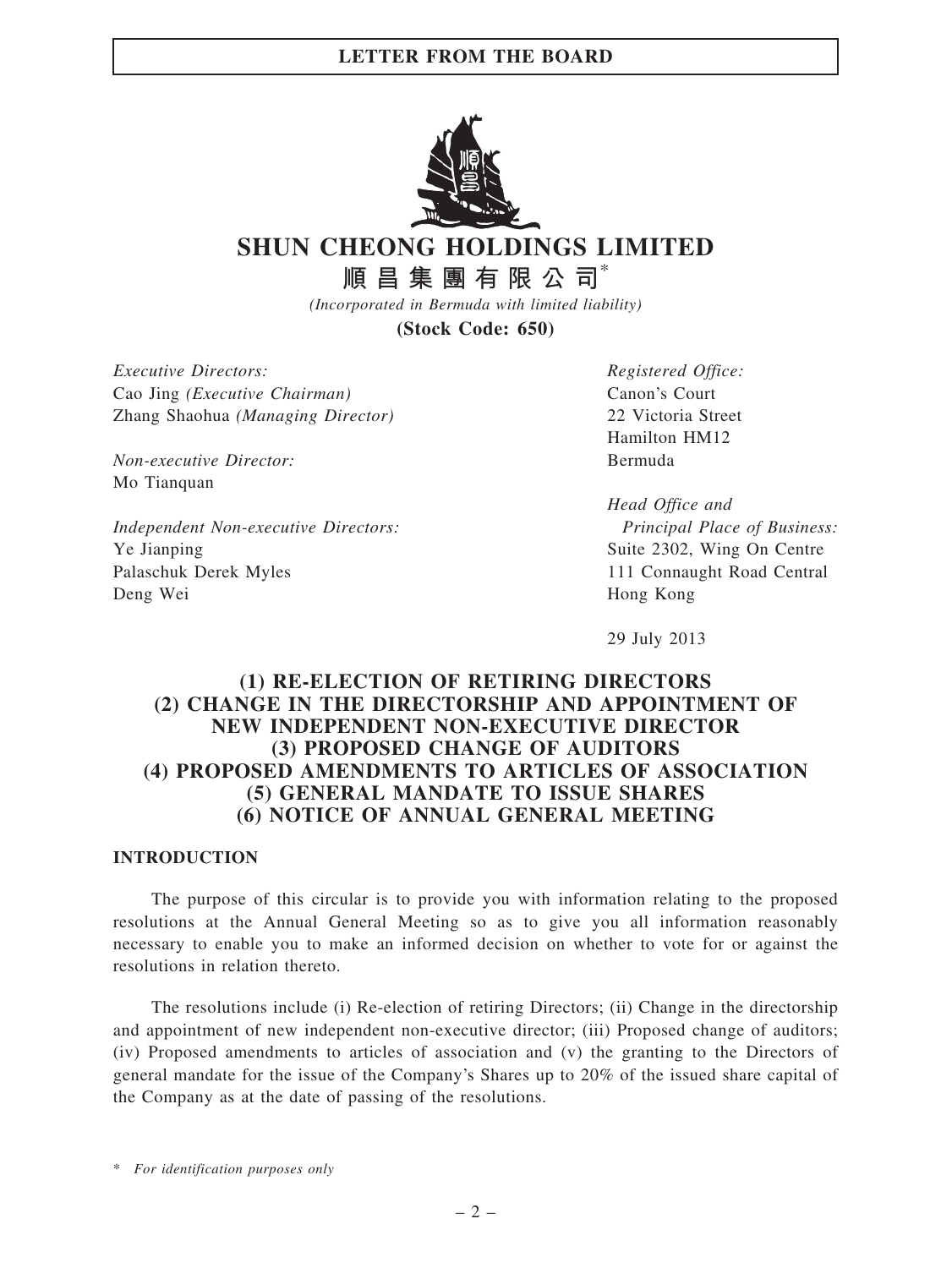## RE-ELECTION OF RETIRING DIRECTORS AND APPOINTMENT OF NEW DIRECTOR

In accordance with the Bye-Laws, Professor Ye Jianping and Mr. Mo Tianquan will retire and being eligible, offer themselves for re-election at the forthcoming annual general meeting. Professor Ye Jianping is independent non-executive director, and he has provided the Company with his confirmation of independent pursuant to Rule 3.13 of the Listing Rules, the Board considers that he is independent.

Mr. Deng Wei retires as the Independent Non-executive Director, Chairman of Remuneration Committee and Member of Audit Committee of the Company on 1 August 2013. And he is eligible offer himself re-elected as a non-executive director at the forthcoming annual general meeting. Mr. Wu Jiahong is appointed as the Independent Non-executive Director, Chairman of Remuneration Committee and Member of Audit Committee of the Company on 1 August 2013. Mr. Wu Jiahong is an independent non-executive director, and he has provided the Company with his confirmation of independent pursuant to Rule 3.13 of the Listing Rules, the Board considers that he is independent.

Biographical details, interest in the shares and remuneration of Mr. Mo Tianquan, Prof. Ye Jianping, Mr. Deng Wei and Mr. Wu Jiahong are set out in the Appendix I to this circular. Based on these biographical information, the Board believes that their re-elections are in the best interests of the Company and its Shareholders as a whole.

Biographical details, interest in the shares and remuneration of Mr. Deng Wei and Mr. Wu Jiahong are set out in the Appendix II to this circular. Based on these biographical information, the Board believes that the re-election of Mr. Deng and the appointment of Mr. Wu are in the best interests of the Company and its Shareholders as a whole.

### PROPOSED CHANGE OF AUDITORS

Reference is made to an announcement of the Company dated 3 May 2013.

Ernst & Young ("E&Y") resigned as auditor of the Company and its subsidiaries (the ''Group'') with effect from 2 May 2013 because the Company and E&Y could not reach an agreement on the audit fee of the consolidated financial statements of the Company for the financial year ending 31 March 2013. Following the resignation of E&Y as auditor of the Company, SHINEWING was appointed as the auditor of the Company with effect from 3 May 2013 to fill the casual vacancy and to hold office until the conclusion of the forthcoming annual general meeting of the Company. Both the Board and E&Y confirmed that there was no circumstance in respect of the change of auditor that they considered should be brought to the attention of the shareholders of the Company.

Accordingly, the Board proposed to seek the approval of the Shareholders by way of an ordinary resolution at the AGM for the Change of Auditors. The proposed Change of Auditors shall come into effect upon the passing of such ordinary resolution by the Shareholders at the AGM.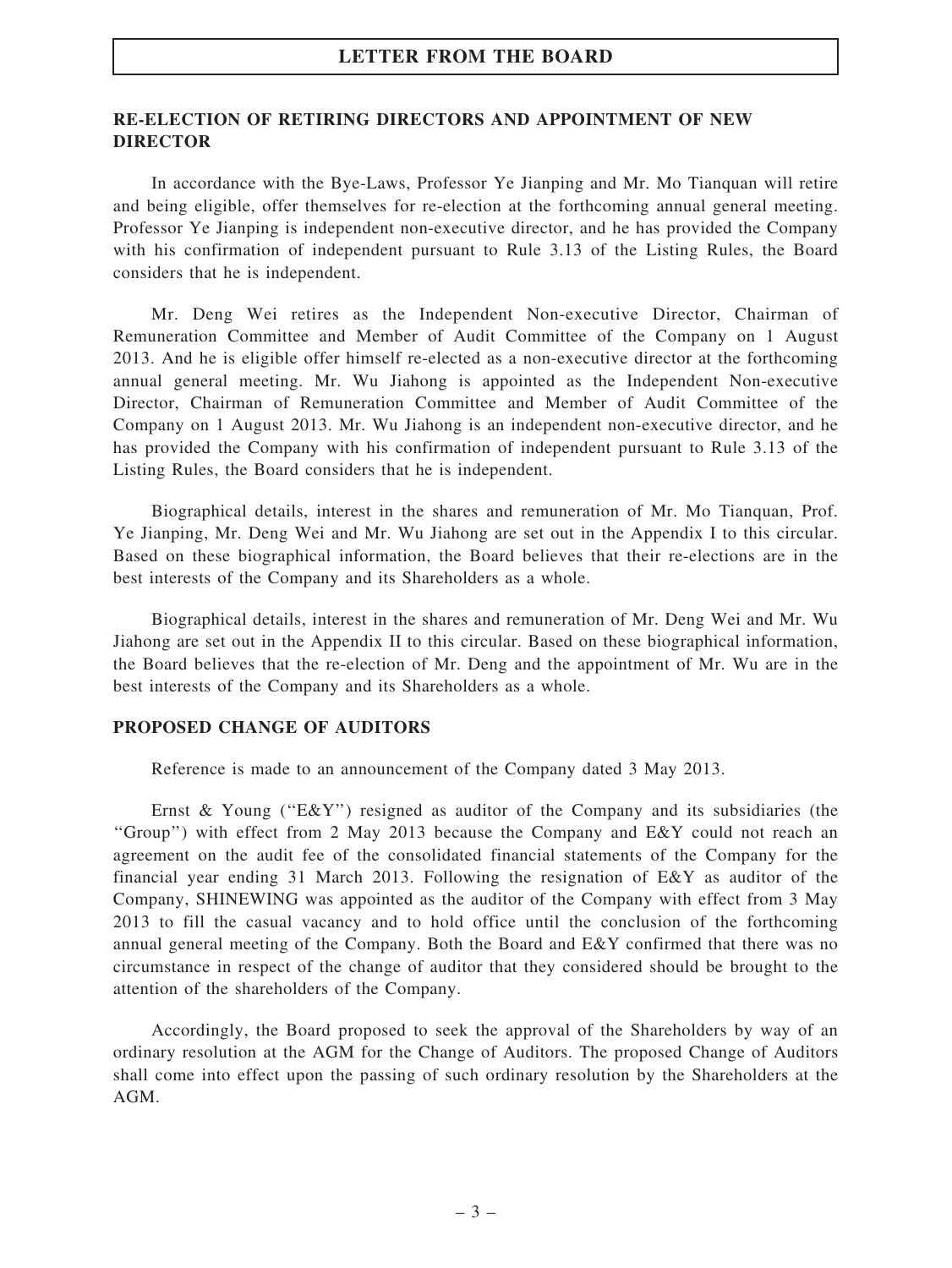### PROPOSED AMENDMENTS TO ARTICLES OF ASSOCIATION

The Directors consider that it is in the interests of the Company and the Shareholders to make certain amendments to the Bye-Laws to provide certainty, improve administrative efficiency and comply with the relevant laws and regulations. The major amendments to the relevant laws and regulations are highlighted below:

#### The existing Article 167 provides that:

''167. Any notice or document to be given or issued under these Bye-Laws shall be in writing, and may be served by the Company on any member either personally or by sending it through the post in a prepaid letter, envelope or wrapper addressed to such member at his registered address as appearing in the register or by delivering or leaving it at such registered address as aforesaid or (in the case of a notice) by advertisement in the Newspapers. In the case of joint holders of a share, all notices shall be given to that one of the joint holders whose name stands first in the register and notice so given shall be sufficient notice to all the joint holders.''

It is proposed that the existing Article 167 be deleted in its entirety and be substituted by the following new Article 167:

''167. Any notice or document (including any ''corporate communication'' within the meaning ascribed thereto under the rules of the stock exchange in Hong Kong), whether or not, to be given or issued under these Bye-Laws from the Company to a Member shall be in writing or by cable, telex or facsimile transmission message or other form of electronic communication and any such notice and document may be served or delivered by the Company on or to any Member either personally or by sending it through the post in a prepaid envelope addressed to such Member at his registered address as appearing in the Register of Members or at any other address supplied by him to the Company for the purpose or, as the case may be, by transmitting it to any such address or transmitting it to any telex or facsimile transmission number or electronic number or address or website supplied by him to the Company for the giving of notice or document to him or which the person transmitting the notice or document reasonably and bona fide believes at the relevant time will result in the notice or document being duly received by the Member or may also be served by advertisement in appointed newspapers (as defined in the Act) or in newspapers published daily and circulating generally in the territory of and in accordance with the requirements of the stock exchange in Hong Kong or, to the extent permitted by the applicable laws, by placing it on the Company's website or the website of the stock exchange in Hong Kong. and giving to the Member a notice stating that the notice or other document is available there (a ''notice of availability''). The notice of availability may be given to the Member by any of the means set out above. In the case of joint holders of a share all notices or documents shall be given to that one of the joint holders whose name stands first in the Register of Members and notice or document so given shall be deemed a sufficient service on or delivery to all the joint holders.'';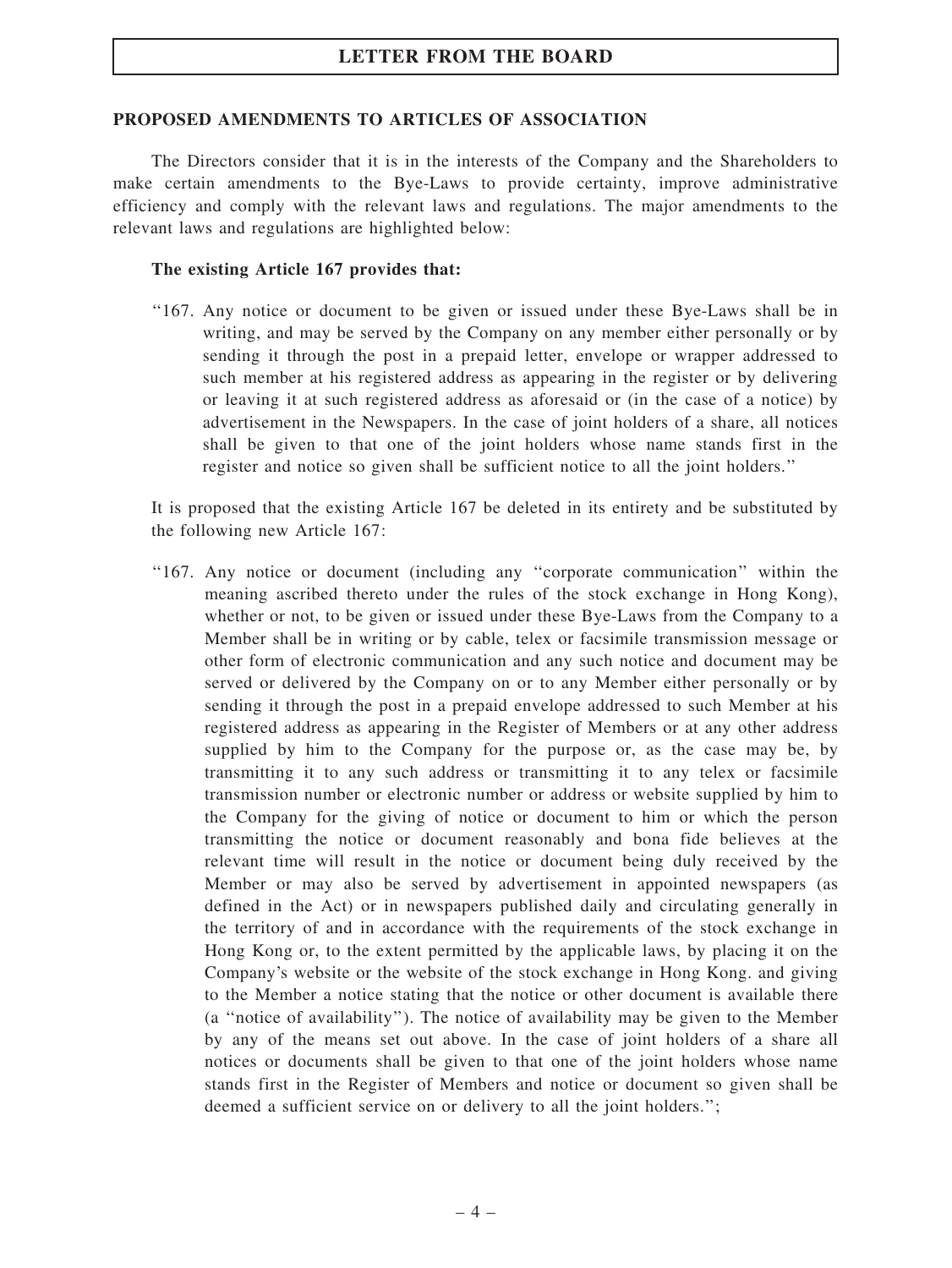Details regarding the proposed amendments to the Articles of Association are set out in the notice of the AGM. The proposed amendments to the Articles of Association are subject to the approval of the Shareholders by way of a special resolution to be proposed at the AGM.

#### GENERAL MANDATE TO ISSUE SHARES

Ordinary Resolution no. 4 will be proposed at the Annual General Meeting to grant the Board a general and unconditional mandate to allot, issue, grant, distribute and otherwise deal with additional Shares, not exceeding 20% of the Company's issued share capital as at the date of such resolution, for the period until the conclusion of the next annual general meeting of the Company (or such earlier period as stated in the resolution) (''General Mandate''). As at the Latest Practicable Date, there were an aggregate of 347,326,000 Shares in issue. Exercise in full of the General Mandate on the basis that no further shares are issued or repurchased prior to the date of Annual General Meeting, could accordingly result in up to 69,465,200 Shares being issued by the Company.

#### ANNUAL GENERAL MEETING AND PROXY ARRANGEMENT

A notice of the Annual General Meeting is set out on pages 11 to 14 of this circular.

A form of proxy for use at the Annual General Meeting is enclosed with this circular. Whether or not you are able to attend the Annual General Meeting, you are requested to complete the form of proxy in accordance with the instructions printed thereon and return the same to the Company's share registrar in Hong Kong, Computershare Hong Kong Investor Services Limited, at 17M/F, Hopewell Centre, 183 Queen's Road East, Wanchai, Hong Kong as soon as possible and in any event not less than 48 hours before the time appointed for holding the meeting or any adjournment thereof. Completion and return of the form of proxy will not preclude you from subsequently attending and voting in person at the meeting or any adjournment of the meeting should you so wish and in such event, the instrument appointing a proxy shall be deemed to be revoked.

The Directors are not aware of any shareholders who are required to abstain from voting on any particular resolutions at the Annual General Meeting.

#### VOTING BY WAY OF POLL

Pursuant to Rule 13.39(4) of the Listing Rules, all votes of Shareholders at the Annual General Meeting will be taken by poll and the Company will announce the results of the poll in the manner prescribed under Rule 13.39(5) of the Listing Rules.

#### RECOMMENDATION

The Directors believe that the proposals for Re-election of retiring Directors, Change in the directorship and appointment of new independent non-executive director, Proposed change of auditors, Proposed amendments to articles of association and the General Mandate to issue Shares are in the best interests of the Company and its Shareholders as a whole. Accordingly, the Directors recommend that you should vote in favour of all the resolutions to be proposed at the Annual General Meeting.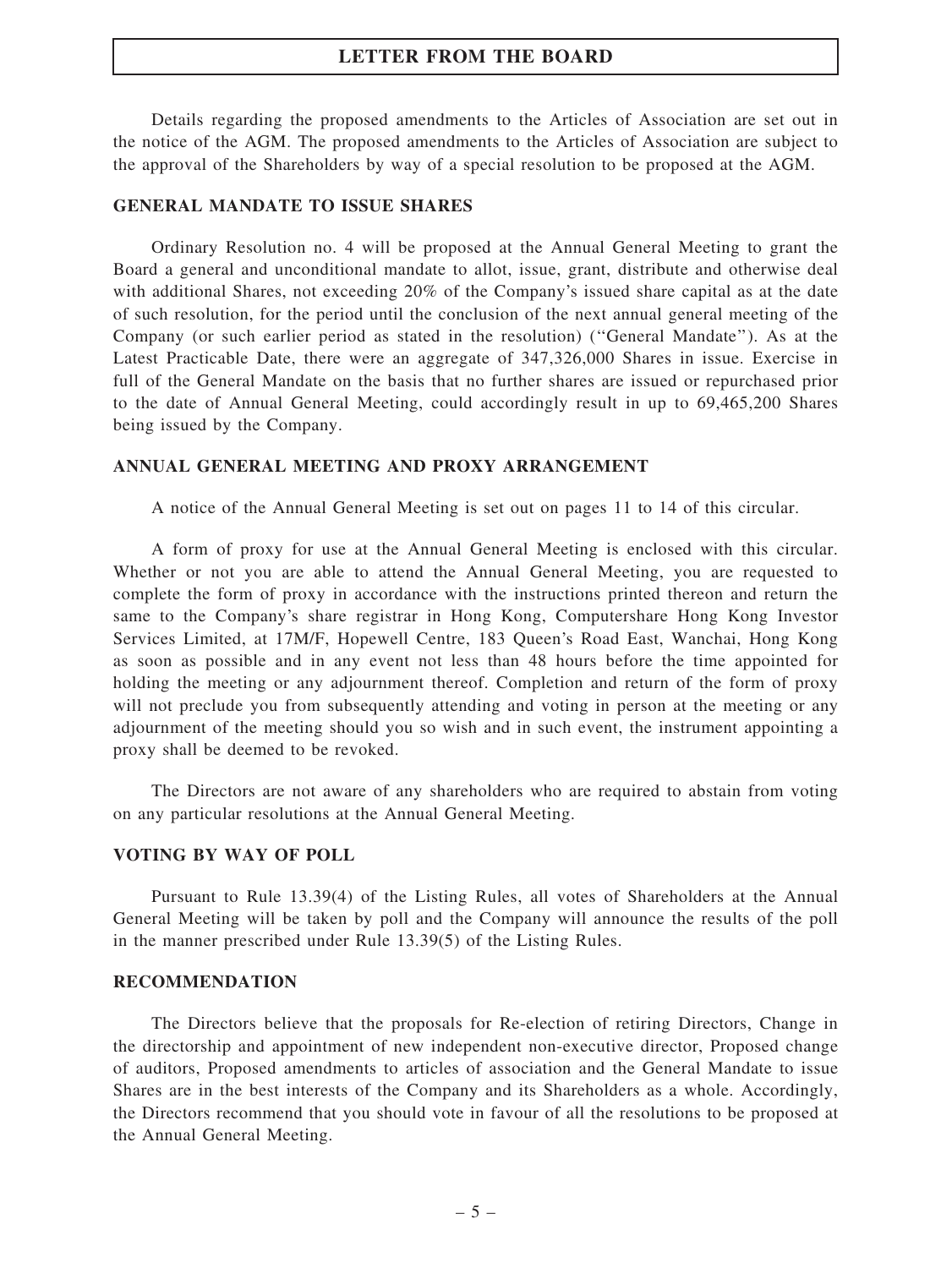#### GENERAL INFORMATION

Your attention is drawn to the additional information set out in the Appendix to this circular.

## RESPONSIBILITY STATEMENT

This circular includes particulars given in compliance with the Listing Rules for the purpose of giving information with regard to the Company. The Directors collectively and individually accept full responsibility for the accuracy of the information contained in this circular and confirm, having made all reasonable enquires, that to the best of their knowledge and belief there are no other facts the omission of which would make any statement herein misleading.

> Yours faithfully, For and on behalf of the Board Shun Cheong Holdings Limited Cao Jing Executive Chairman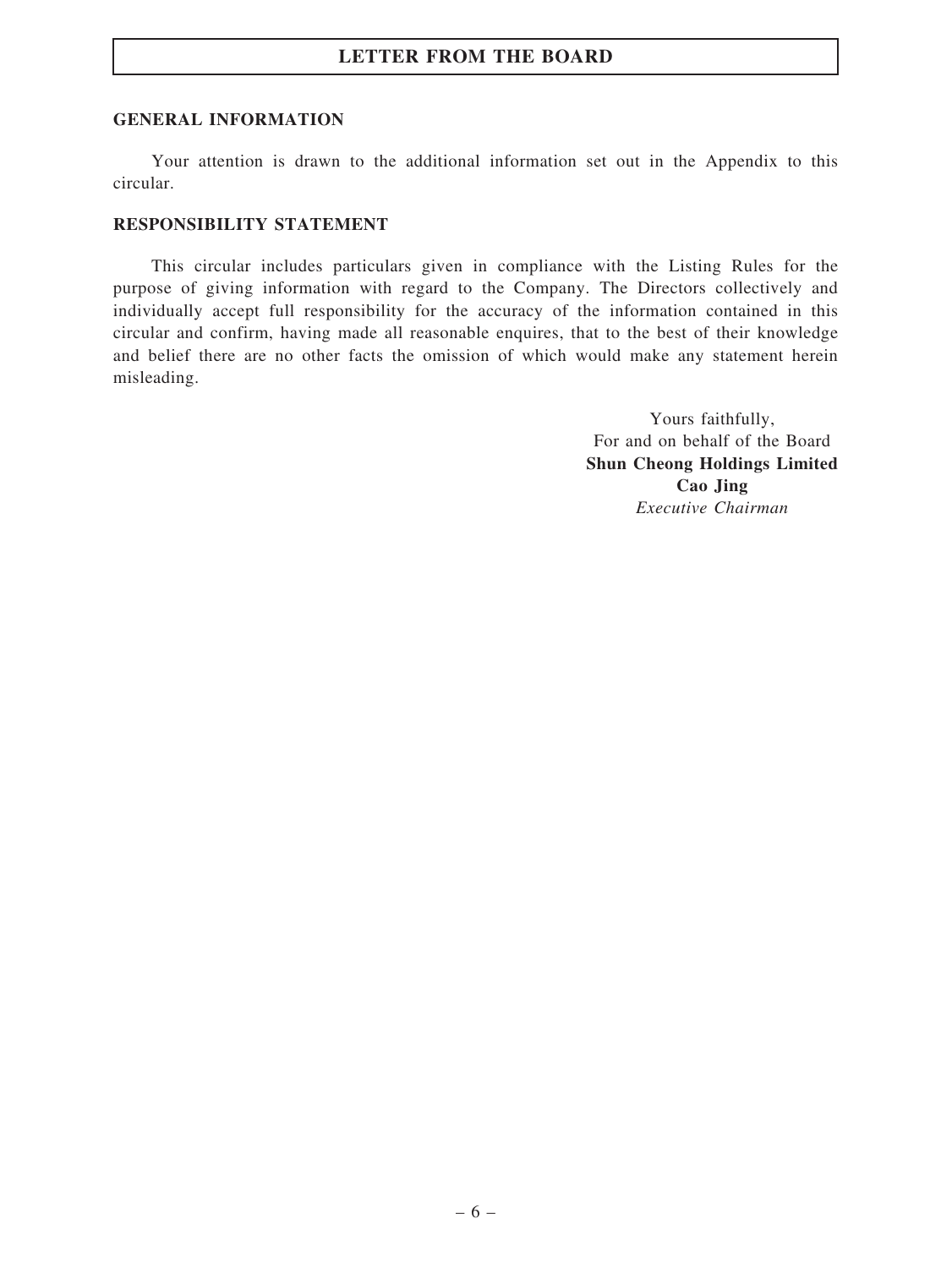## APPENDIX RE-ELECTION OF RETIRING DIRECTORS AND APPOINTMENT OF NEW DIRECTOR

In accordance with the Bye-Laws, the following Directors shall retire from office at the Annual General Meeting and, being eligible, offer themselves for re-election.

#### Mr. Mo Tianquan ("Mr. Mo")

Aged 49, was appointed as an executive director of the Company on 2 May 2006 and was subsequently re-designated as a non-executive director of the Company on 6 March 2008. Mr. Mo also holds directorships in various subsidiaries of the Company. He has over 13 years of experience in the provision of on-line information and analysis on the trading, leasing, financing and valuation of real estate properties. He holds a Bachelor's Degree in Mechanical Engineering from South China University of Technology, a Master's Degree in Engineering from Tsinghua University, the People's Republic of China (the ''PRC'') and a Degree of Master of Arts from Indiana University, the United States of America. He is a director and the executive chairman of SouFun Holdings Limited, a company whose shares are listed on the New York Stock Exchange conducting real estate internet business in the PRC. Mr. Mo is also a director of and has beneficial interests in all the issued share capital of Upsky Enterprises Limited, the ultimate holding company and substantial/controlling shareholder of the Company holding approximately 60.39% of the issued share capital of the Company as at the Latest Practicable Date. He is the spouse of Ms. Cao Jing, who is the executive director and executive chairman of the Company. As at the Latest Practicable Date and within the meaning of Part XV of the SFO, Mr. Mo had a corporate interest in 209,753,409 Shares, representing approximately 60.39% of the issued share capital of the Company, and a corporate interest in 324,763,193 underlying Shares issuable upon full conversion of convertible bonds issued by the Company on 28 March 2008 to Tanisca Investments Limited, a company wholly-owned by Mr. Mo. Save as disclosed above and other than his capacity as a Director, he did not hold any other directorships in the last three years in public companies, the securities of which are listed on any securities market in Hong Kong or overseas. Save as disclosed above, he does not have any other relationships with any Directors, senior management or substantial or controlling shareholders (as defined in the Listing Rules) of the Company.

No service contract has been entered into between the Company and Mr. Mo. He was not appointed for any specific term or proposed term of service but is subject to retirement by rotation and re-election at the Company's annual general meeting in accordance with the Bye-Laws. Mr. Mo is entitled to a director's fee of HK\$600,000 per annum which is determined by the Board with reference to his qualifications, experience, level of duties and responsibilities and prevailing market conditions, and will be subject to review by the Board from time to time. Save as disclosed above, there is no other information concerning Mr. Mo which is required to be disclosed pursuant to the requirements of Rule 13.51(2) of the Listing Rules nor are there other matters that need to be brought to the attention of the Shareholders.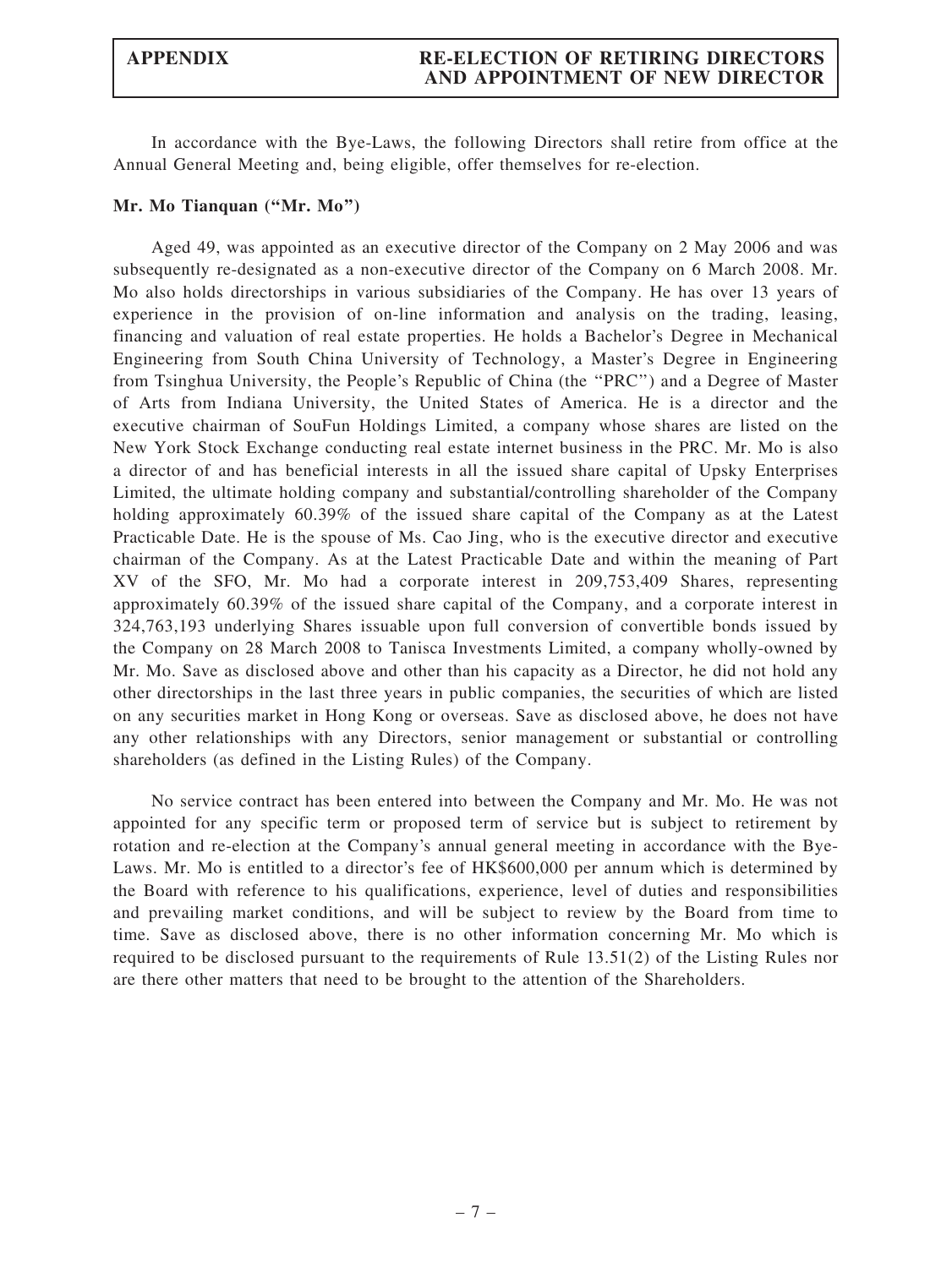### Prof. Ye Jianping ("Prof. Ye")

Aged 52, was appointed as an independent non-executive director of the Company on 29 July 2006. Prof. Ye is also the chairman of the Nomination Committee of the Company and the member of the Audit Committee and the Remuneration Committee of the Company. He has been teaching in the Renmin University of China since 1985 and is the professor of the Department of Land and Real Estate Management of the Renmin University of China. He is also a council member of the China Land Science Society and the vice chairman of the China Institute of Real Estate Appraisers and Agents. He holds a Bachelor's Degree in Engineering from the Wuhan University, a Master's Degree in Economics and Doctorate in Management from the Renmin University of China. He is also a fellow member of The Royal Institute of Chartered Surveyors, a China Real Estate Appraiser and a China Land Appraiser.

As at the Latest Practicable Date, Prof. Ye did not have any interests in the Shares within the meaning of Part XV of the SFO. Other than his capacity as a Director, he did not hold any other directorships in the last three years in public companies, the securities of which are listed on any securities market in Hong Kong or overseas. He does not have any relationships with any Directors, senior management or substantial or controlling shareholders (as defined in the Listing Rules) of the Company. No service contract has been entered into between the Company and Prof. Ye. He was not appointed for any specific term or proposed term of service but is subject to retirement by rotation and re-election at the Company's annual general meeting in accordance with the Bye-Laws. Prof. Ye is entitled to a director's fee of HK\$100,000 per annum plus reimbursement of out of pocket expenses which is based on the Company's remuneration policy and determined with reference to prevailing market conditions and his expected contribution to the Company. Save as disclosed above, there is no other information concerning Prof. Ye which is required to be disclosed pursuant to the requirements of Rule 13.51(2) of the Listing Rules nor are there other matters that need to be brought to the attention of the Shareholders.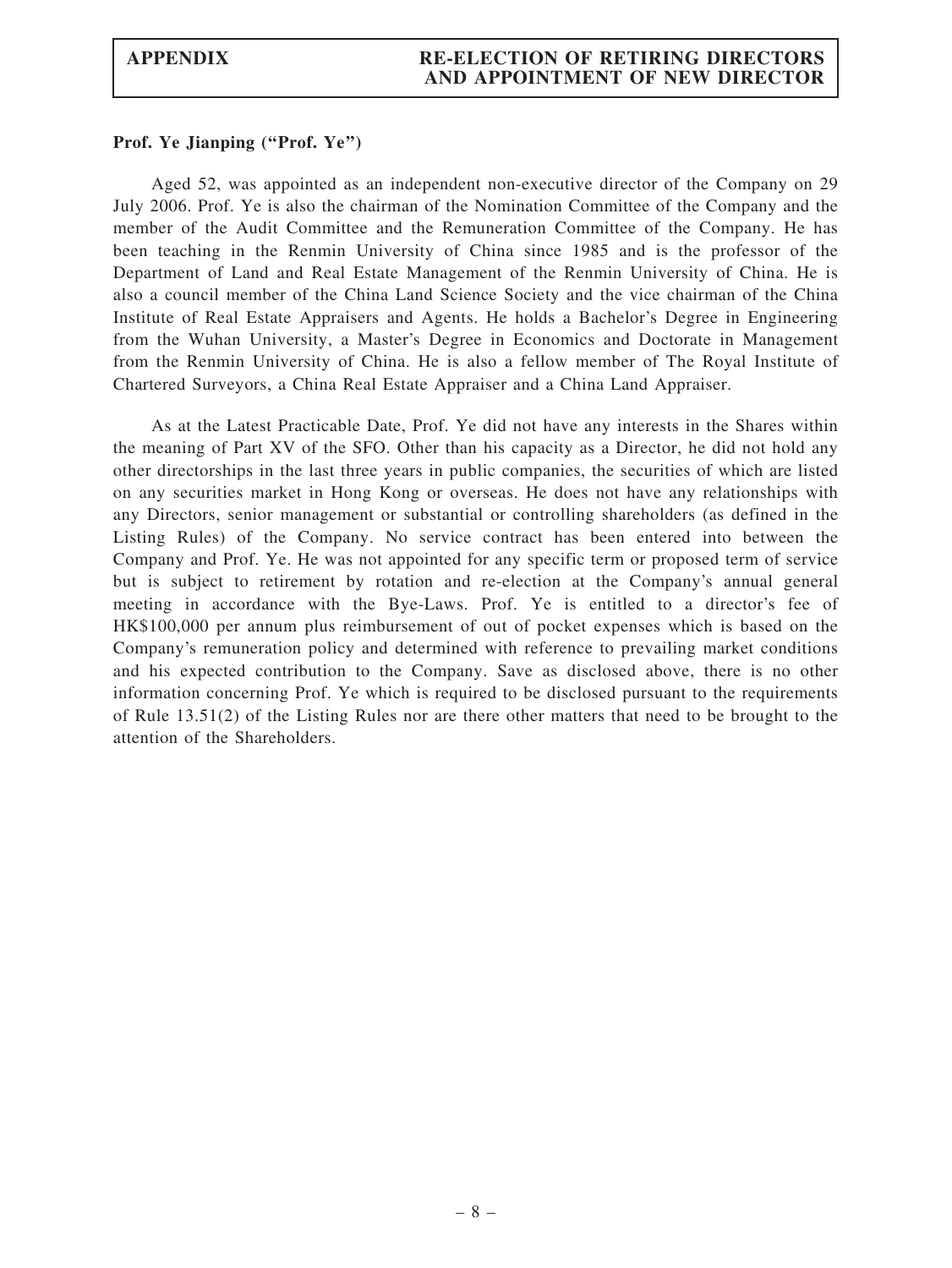#### Mr. Deng Wei (''Mr. Deng'')

Aged 50, was appointed as an independent non-executive director of the Company on 23 March 2012. Mr. Deng is also the chairman of the Remuneration Committee of the Company and the member of the Audit Committee of the Company. He has 19 years of professional experience in telecommunications industry and financial industry with operating expertise in general business management and private equity business. Over the past 10 years, he has established extensive deal sourcing and financing network with investment banks, real estate developers and operators, real estate brokers, and other intermediaries in Greater China area.

Mr. Deng holds a Bachelor degree and a Master in Economics degree from Tsing Hua University in the People's Republic of China (the ''PRC'') and a Master of Science degree from Carnegie-Mellon University in the United States of America. Mr. Deng has been the Managing Director of Century Bridge Capital Partners and the President of Beijing Century Bridge Investment Co. since May 2008, focusing on equity investment opportunities in the PRC's real estate market.

As at the Latest Practicable Date, Mr. Deng did not have any interests in the Shares within the meaning of Part XV of the SFO. Other than his capacity as a Director, he did not hold any other directorships in the last three years in public companies, the securities of which are listed on any securities market in Hong Kong or overseas. He does not have any relationships with any Directors, senior management or substantial or controlling shareholders (as defined in the Listing Rules) of the Company.

Mr. Deng has not entered into any service contract but has entered into a letter of appointment with the Company. He was not appointed for any specific term or proposed term of service and his term of service shall continue unless terminated by either party giving to the other a two months' prior notice in writing. His appointment as the Director is also subject to retirement by rotation and re-election at the Company's annual general meeting in accordance with the Bye-Laws. Mr. Deng is entitled to a director's fee of HK\$100,000 per annum (pro-rata adjusted for any service period shorter than a full month) plus reimbursement of out of pocket expenses, which are based on the Company's remuneration policy adopted for independent non-executive directors and determined with reference to prevailing market conditions and his expected contribution to the Company. Save as disclosed above, there is no other information concerning Mr. Deng which is required to be disclosed pursuant to the requirements of Rule 13.51(2) of the Listing Rules nor are there other matters that need to be brought to the attention of the Shareholders.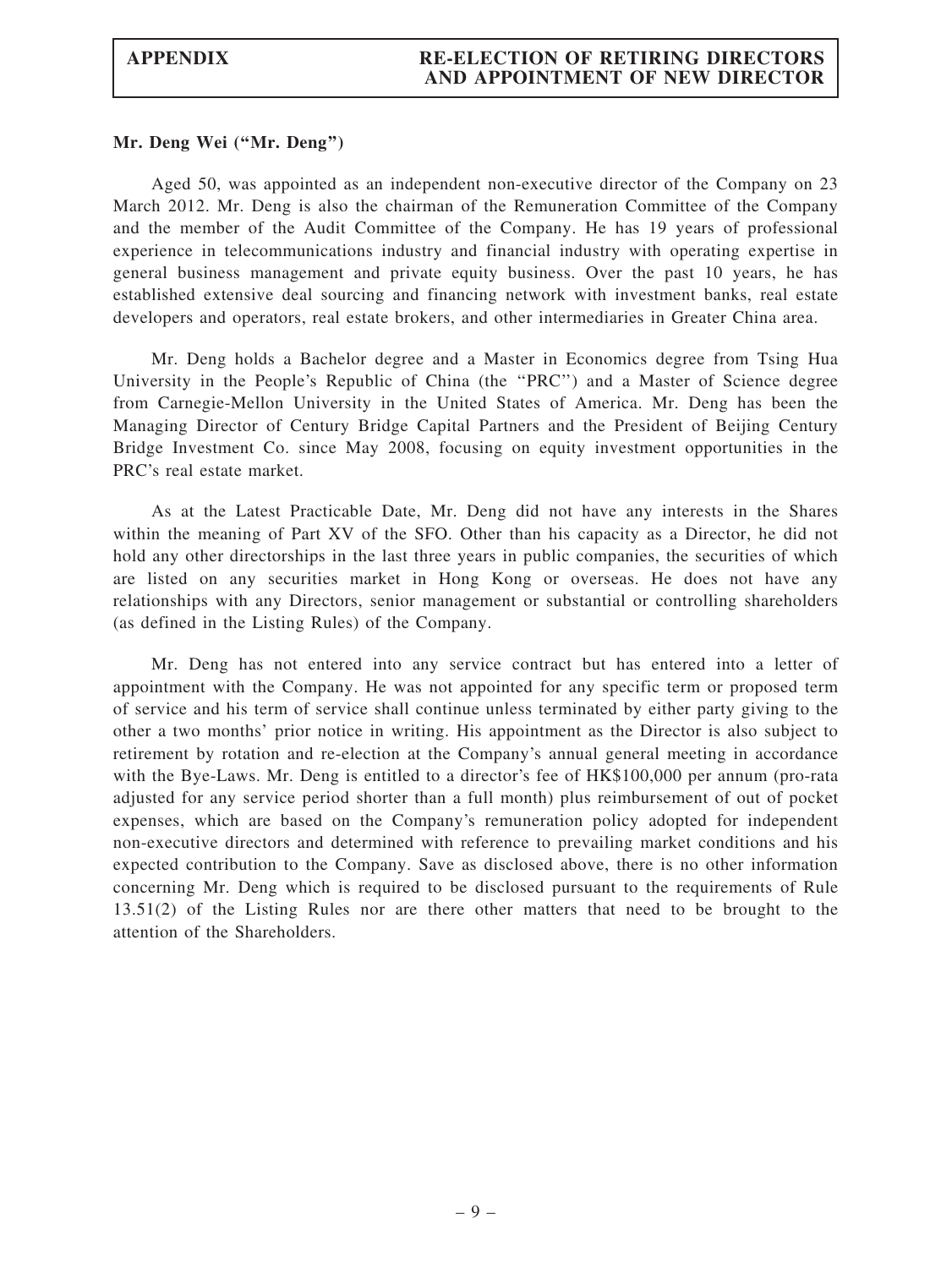#### Mr. Wu Jiahong (''Mr. Wu'')

Aged 46, holds a Bachelor of Art diploma from the Beijing Foreign Studies University of Beijing, the PRC and a Master of Business Administration degree from the Georgetown University in the United States. Mr. Wu is currently an executive director of Rosan Resources Holdings Limited (listed in Hong Kong) since 2006. He has over 15 years of experience in corporate finance and strategic management.

As at the Latest Practicable Date, Mr. Wu did not have any interests in the Shares within the meaning of Part XV of the SFO. Other than his capacity as a Director, he did not hold any other directorships in the last three years in public companies, the securities of which are listed on any securities market in Hong Kong or overseas. He does not have any relationships with any Directors, senior management or substantial or controlling shareholders (as defined in the Listing Rules) of the Company.

Mr. Wu has not entered into any service contract but has entered into a letter of appointment with the Company. He was not appointed for any specific term or proposed term of service and his term of service shall continue unless terminated by either party giving to the other a two months' prior notice in writing. His appointment as the Director is also subject to retirement by rotation and re-election at the Company's annual general meeting in accordance with the Bye-Laws. Mr. Wu is entitled to a director's fee of HK\$100,000 per annum (pro-rata adjusted for any service period shorter than a full month) plus reimbursement of out of pocket expenses, which are based on the Company's remuneration policy adopted for independent non-executive directors and determined with reference to prevailing market conditions and his expected contribution to the Company. Save as disclosed above, there is no other information concerning Mr. Wu which is required to be disclosed pursuant to the requirements of Rule 13.51(2) of the Listing Rules nor are there other matters that need to be brought to the attention of the Shareholders.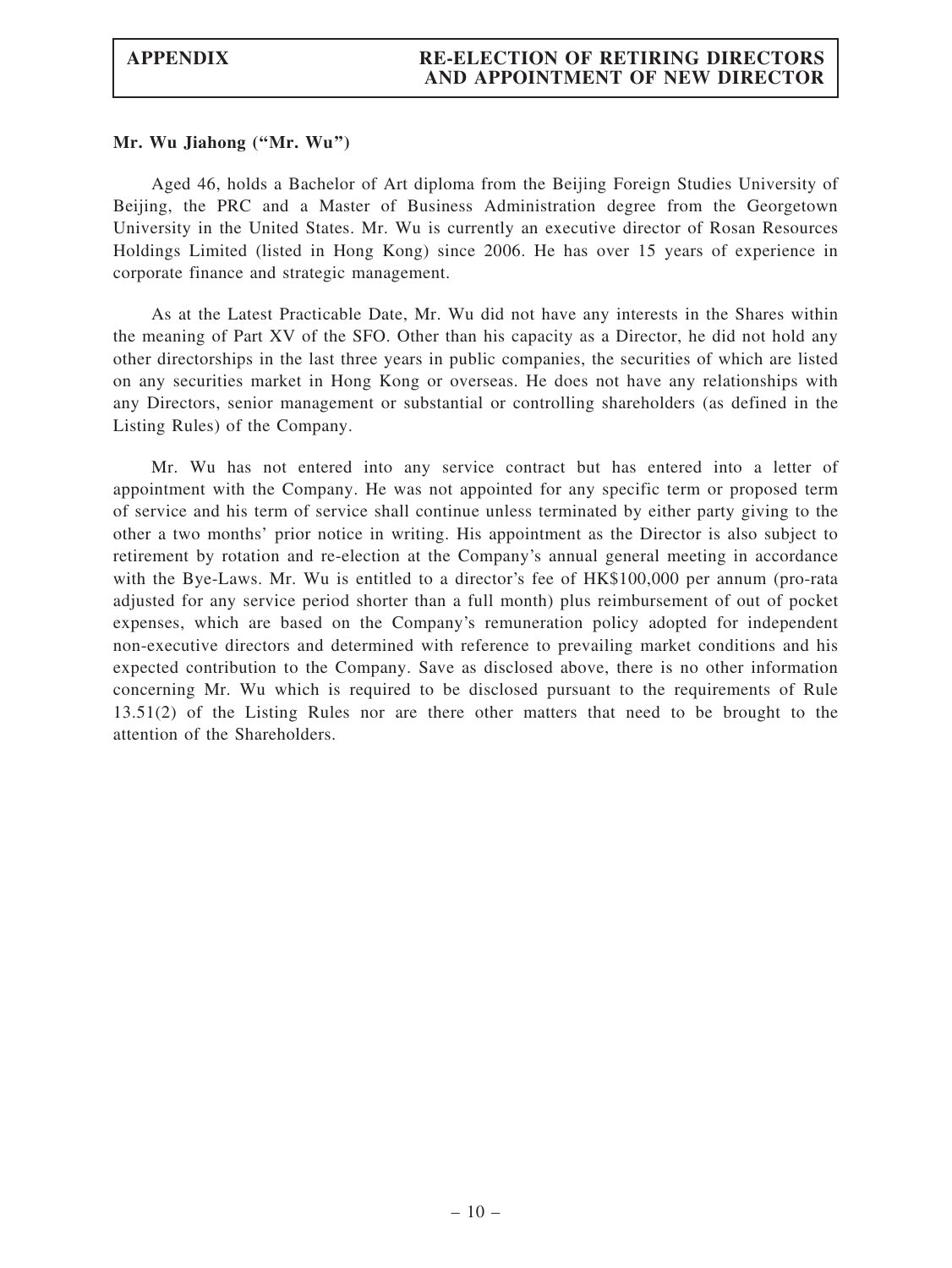

SHUN CHEONG HOLDINGS LIMITED

順昌集團有限公司\*

(Incorporated in Bermuda with limited liability)

(Stock Code: 650)

## NOTICE OF ANNUAL GENERAL MEETING

NOTICE IS HEREBY GIVEN that the annual general meeting (the ''Meeting'') of Shun Cheong Holdings Limited (the ''Company'') will be held at Suite 2302, Wing On Centre, 111 Connaught Road Central, Hong Kong on Monday, 16 September 2013, at 10 a.m. for the following purposes:

## Ordinary Resolution

- 1. To receive and adopt the audited consolidated financial statements and reports of the directors and the auditors of the Company for the year ended 31 March 2013.
- 2. (a) To re-elect the following persons as the directors of the Company:
	- (i) Mr. Mo Tianquan
	- (ii) Prof. Ye Jianping
	- (iii) Mr. Deng Wei
	- (b) To appoint Mr. Wu Jiahong as the Independent Non-executive Director of the Company.
	- (c) To authorise the board of directors of the Company to fix the directors' remuneration.
- 3. To change the auditors of the Company and to authorise the board of directors of the Company to fix their remuneration.

<sup>\*</sup> For identification purposes only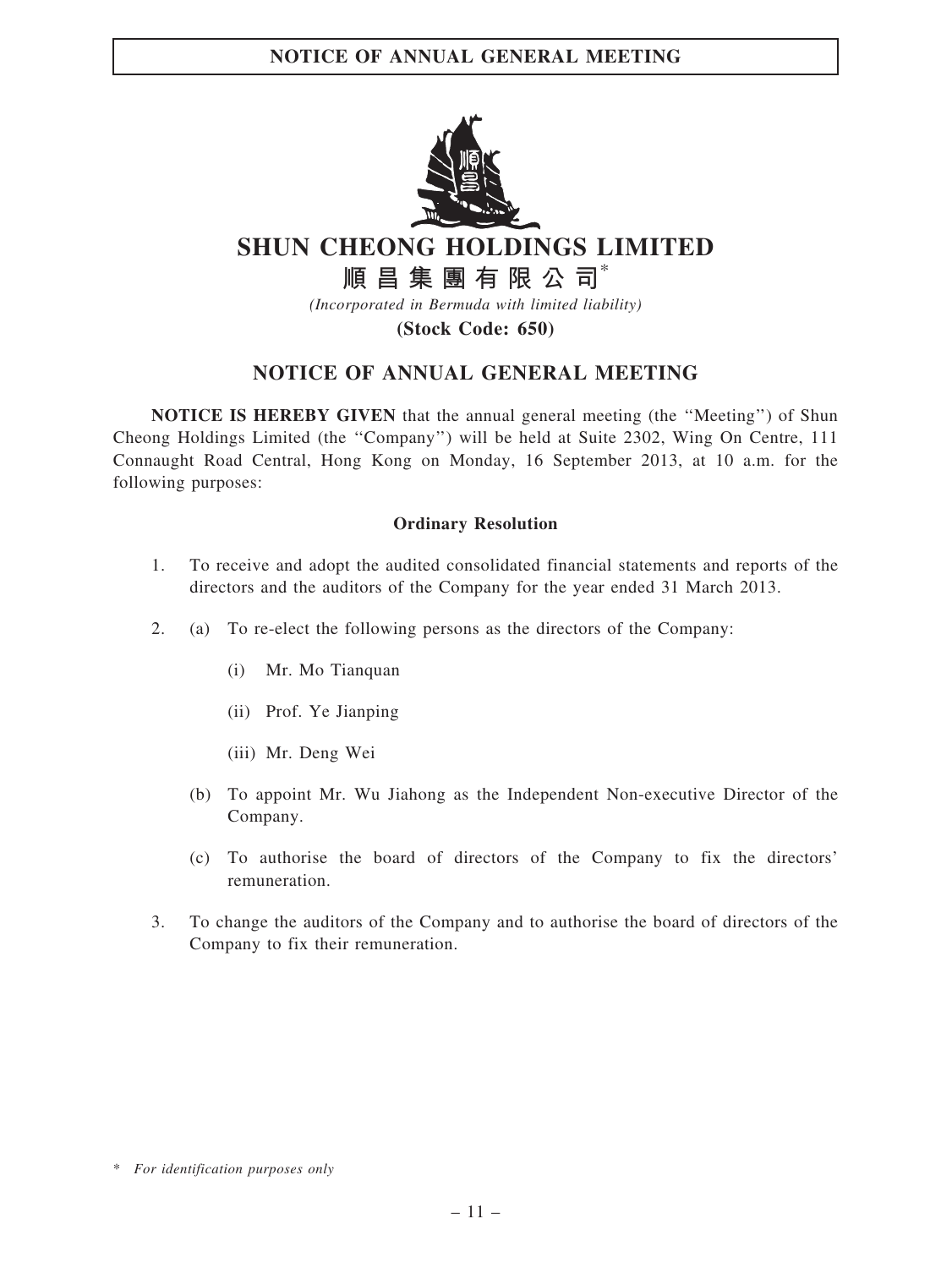## NOTICE OF ANNUAL GENERAL MEETING

4. To consider as special business and, if thought fit, pass with or without amendments the following resolution as an ordinary resolution of the Company:

## ''THAT

- (a) subject to sub-paragraph (b) of this resolution, the exercise by the directors of the Company during the Relevant Period (as hereinafter defined) of all the powers of the Company to allot, issue and deal with additional shares in the capital of the Company and to make or grant offers, agreements and options, including warrants and securities convertible or exercisable into shares of the Company, which might require the exercise of such powers either during or after the Relevant Period, be and is hereby generally and unconditionally approved;
- (b) the aggregate nominal amount of the share capital allotted or agreed conditionally or unconditionally to be allotted (whether pursuant to an option or otherwise) by the directors of the Company pursuant to the approval in subparagraph (a) of this resolution, otherwise than pursuant to a Rights Issue (as hereinafter defined) or the exercise of subscription of conversion rights under the terms of any warrants of the Company or any securities which are convertible or exercisable into shares of the Company or any share option scheme or any scrip dividends or similar arrangement providing for the allotment of shares in lieu of the whole or part of a dividend on shares of the Company in accordance with the Bye-laws of the Company or a specific authority granted by the shareholders of the Company in general meeting, shall not exceed 20% of the aggregate nominal amount of the issued share capital of the Company on the date of this resolution and this approval shall be limited accordingly; and
- (c) for the purpose of this resolution:

''Relevant Period'' means the period from the passing of the resolution until whichever is the earliest of:

- (i) the conclusion of the next annual general meeting of the Company;
- (ii) the expiration of the period within which the next annual general meeting of the Company is required by the Bye-laws of the Company or any applicable law to be held; and
- (iii) the date on which the authority set out in this resolution is revoked or varied by an ordinary resolution in general meeting.

''Rights Issue'' means an offer of shares in the Company, or any offer of warrants, options or other securities giving rights to subscribe for shares in the Company, open for a period fixed by the directors of the Company to holders of shares on the register on a fixed record date in proportion to their then holdings of such shares (subject to such exclusions or other arrangements as the directors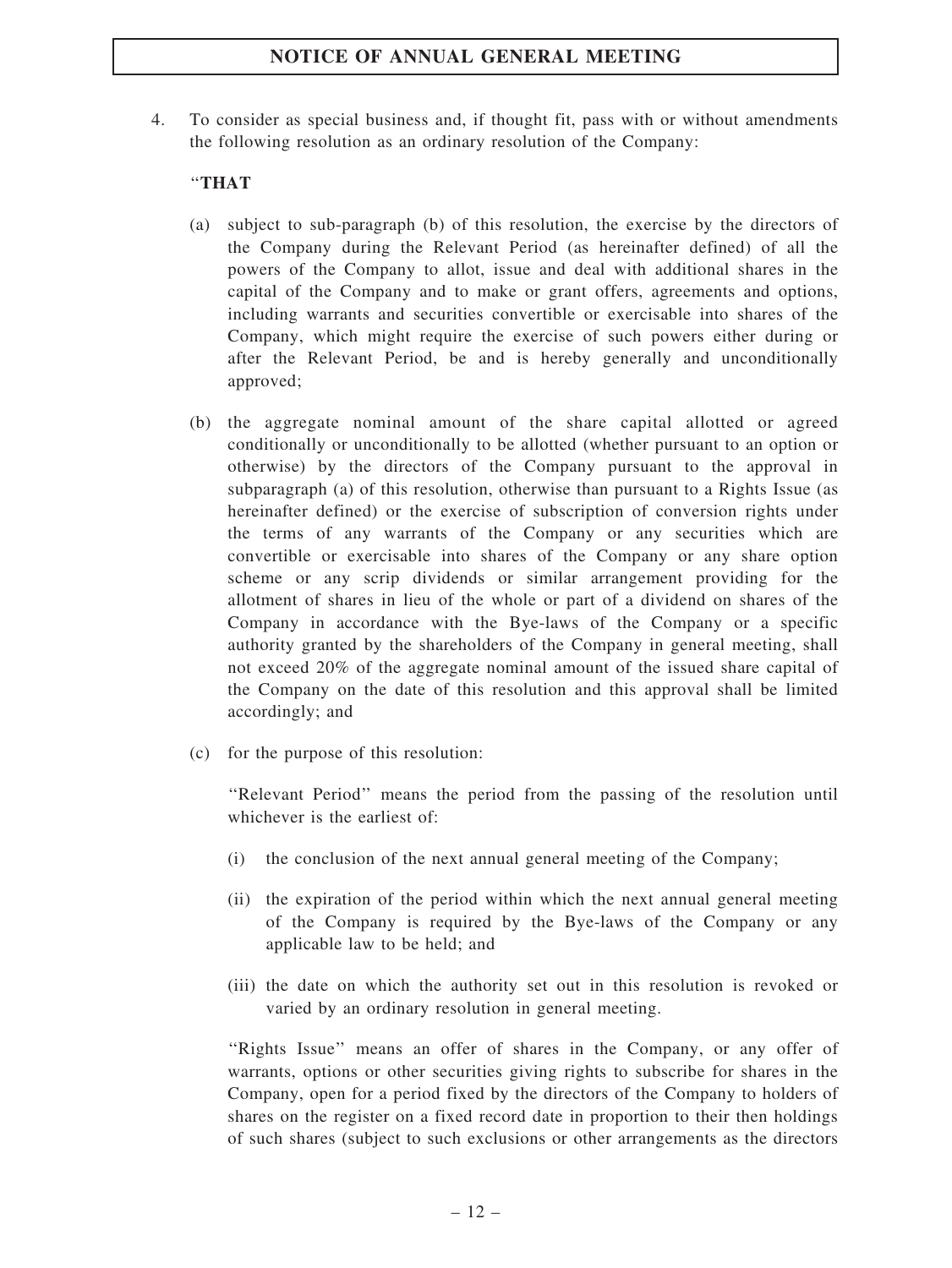## NOTICE OF ANNUAL GENERAL MEETING

of the Company, after making enquiry, may deem necessary or expedient in relation to fractional entitlements or having regard to any restrictions or obligations under the law of, or the requirements of, any recognised regulatory body or any stock exchange in any territory outside Hong Kong).''

#### Special Resolution

1. To consider and, if thought fit, approve the following resolution as a special resolution:

## ''THAT:

''167. Any notice or document to be given or issued under these Bye-Laws shall be in writing, and may be served by the Company on any member either personally or by sending it through the post in a prepaid letter, envelope or wrapper addressed to such member at his registered address as appearing in the register or by delivering or leaving it at such registered address as aforesaid or (in the case of a notice) by advertisement in the Newspapers. In the case of joint holders of a share, all notices shall be given to that one of the joint holders whose name stands first in the register and notice so given shall be sufficient notice to all the joint holders.''

It is proposed that the existing Article 167 be deleted in its entirety and be substituted by the following new Article 167:

''167. Any notice or document (including any ''corporate communication'' within the meaning ascribed thereto under the rules of the stock exchange in Hong Kong), whether or not, to be given or issued under these Bye-Laws from the Company to a Member shall be in writing or by cable, telex or facsimile transmission message or other form of electronic communication and any such notice and document may be served or delivered by the Company on or to any Member either personally or by sending it through the post in a prepaid envelope addressed to such Member at his registered address as appearing in the Register of Members or at any other address supplied by him to the Company for the purpose or, as the case may be, by transmitting it to any such address or transmitting it to any telex or facsimile transmission number or electronic number or address or website supplied by him to the Company for the giving of notice or document to him or which the person transmitting the notice or document reasonably and bona fide believes at the relevant time will result in the notice or document being duly received by the Member or may also be served by advertisement in appointed newspapers (as defined in the Act) or in newspapers published daily and circulating generally in the territory of and in accordance with the requirements of the stock exchange in Hong Kong or, to the extent permitted by the applicable laws, by placing it on the Company's website or the website of the stock exchange in Hong Kong. and giving to the Member a notice stating that the notice or other document is available there (a ''notice of availability''). The notice of availability may be given to the Member by any of the means set out above. In the case of joint